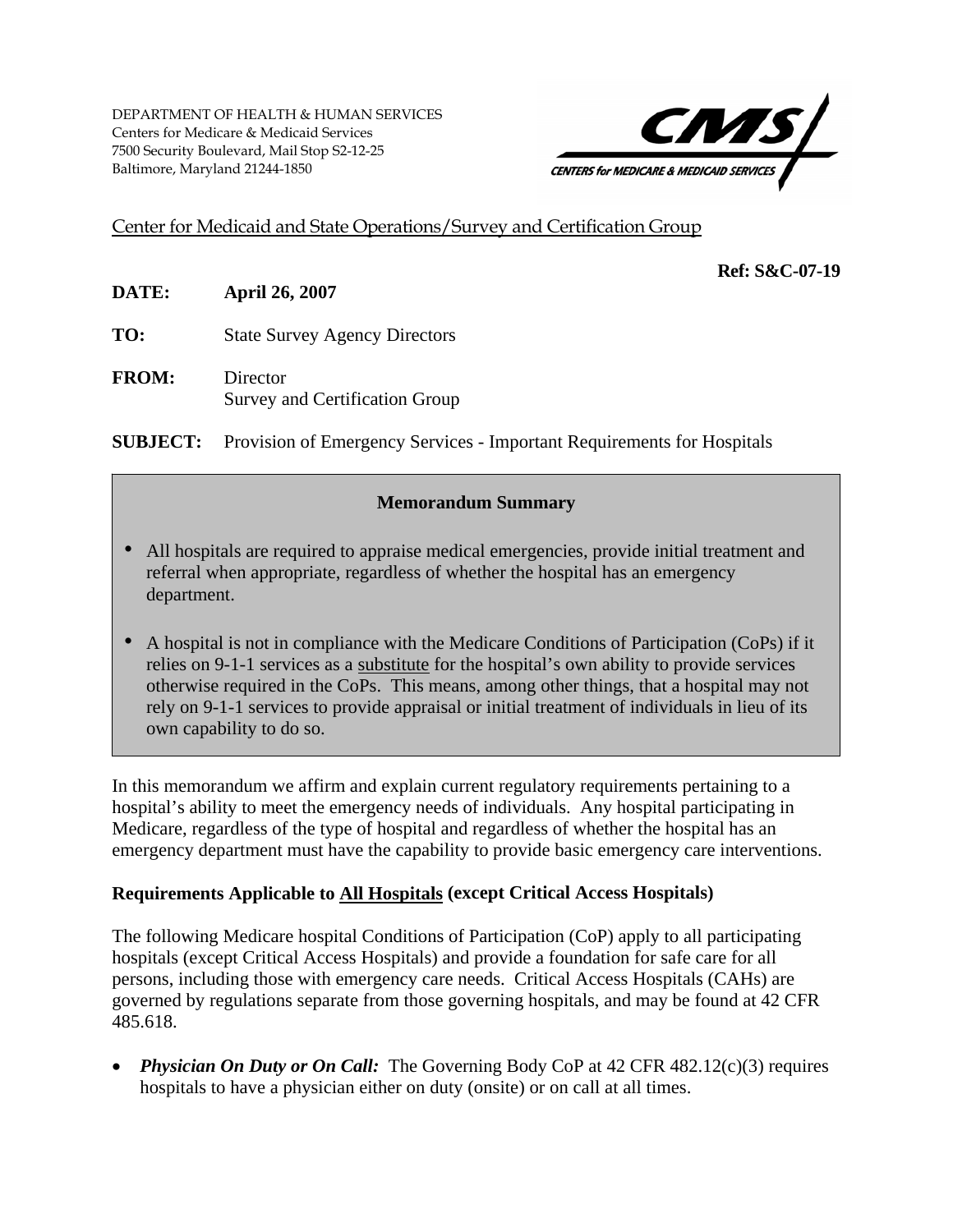### Page 2 – State Survey Agency Directors

- *A Responsible Physician for Each Patient:* The Governing Body CoP at 42 CFR  $482.12(c)(4)$  requires that an MD/DO is responsible for the care of each Medicare patient with respect to any medical or psychiatric problem that is present on admission or that develops during the hospitalization.
- *RN Supervision & Availability 24/7:* The Nursing Service CoP at 42 CFR 482.23(b) requires hospitals to provide 24-hour nursing services furnished by or supervised by an  $RN^1$  $RN^1$ , that an RN supervise and evaluate the care of each patient, and that an RN be immediately available, when needed, to provide bedside care to any patient.
- *Right to Care in a Safe Setting:* The Patients' Rights CoP at 42 CFR 482.13(c)(2) states: "the patient has a right to receive care in a safe setting."
- *Governing Body Ensures Accountability*: The Governing Body CoP at 42 CFR 482.12(a)(5) states: "[The governing body must:] ensure that the medical staff is accountable to the governing body for the quality of care provided to patients."
- *Medical Staff Organized & Accountable:* The Medical Staff CoP at 42 CFR 482.22(b) states: "The medical staff must be well organized and accountable to the governing body for the quality of care provided to patients."
- *Quality Assessment and Performance Improvement (QAPI):* The CoP at 42 CFR 482.21(e) requires that the hospital's governing body, medical staff, and administrative officials are responsible and accountable for ensuring that clear expectations for safety are established and that adequate resources are allocated for reducing risk to patients.
- *Appraisal, Initial Treatment, Referral:* The Governing Body CoP at 42 CFR 482.12(f)(2) states: "If emergency services [i.e., department] are not provided at the hospital, the governing body must assure that the medical staff has written policies and procedures for *appraisal of emergencies, initial treatment, and referral when appropriate*." [emphasis added]
- *Off-Campus Locations:* For hospitals that do have an emergency department(s) but also have off-campus hospital location(s) that do not have an emergency department, the governing body must still assure that the medical staff has written policies and procedures for each off-campus location's appraisal of emergencies and referral when appropriate (42 CFR 482.12(f)(3)).

## **Explanation of Appraisal, Initial Treatment, and Referral**

 $\overline{a}$ 

We emphasize that hospitals without emergency departments must nonetheless have appropriate policies and procedures in place for addressing individuals' emergency care needs 24 hours per day and 7 days per week), including the following:

<span id="page-1-0"></span><sup>&</sup>lt;sup>1</sup> Rural hospitals that have in effect a 24-hour nursing waiver granted under 42 CFR 488.54(c) are excepted from this requirement.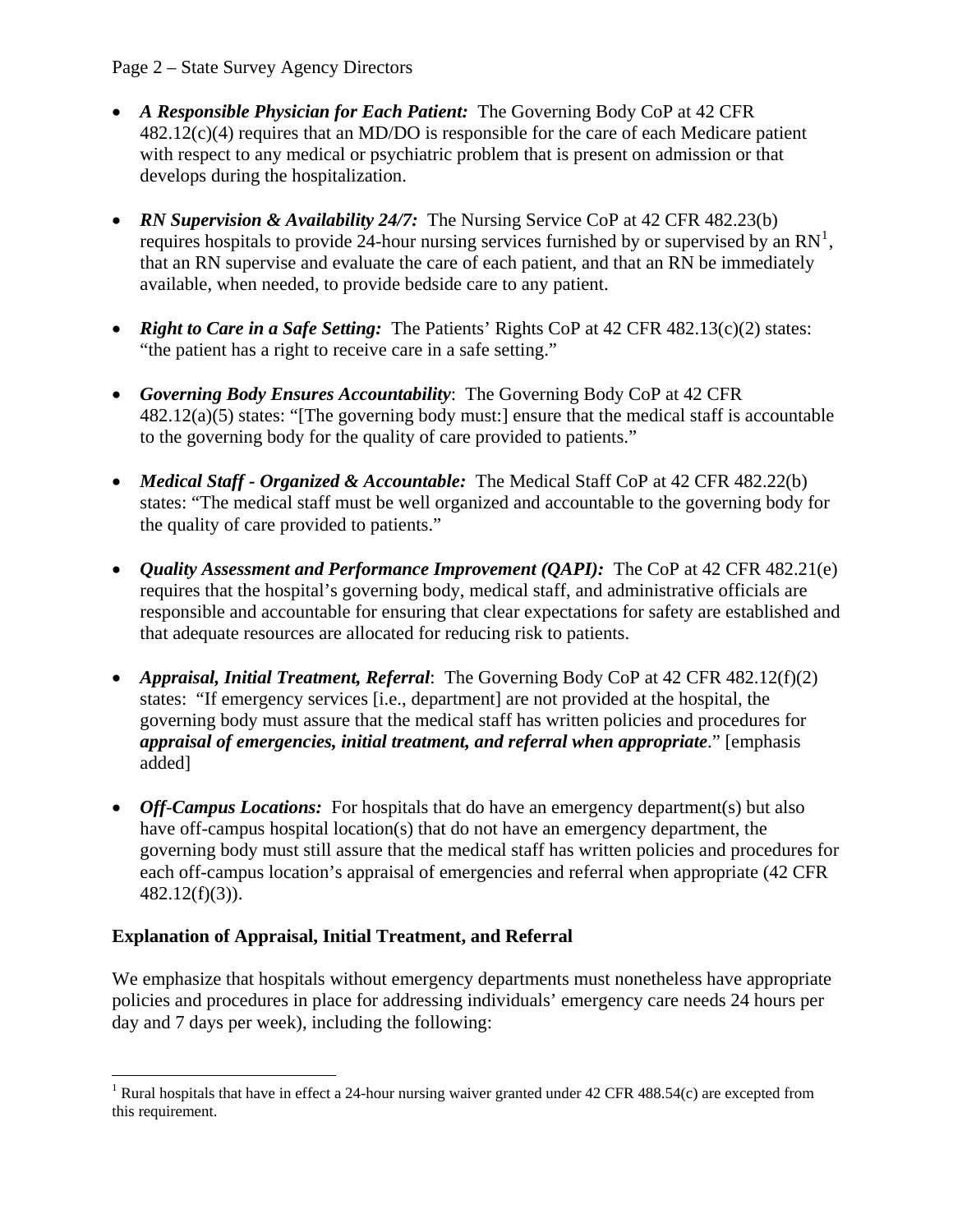#### Page 3 – State Survey Agency Directors

- *Appraisal of Persons with Emergencies:* A hospital must have medical staff policies and procedures for conducting appraisals of persons with emergencies. The policies and procedures must take into account all of the other CoP requirements mentioned above and ensure that:
	- An RN is immediately available, as needed, to provide bedside care to any patient and that,
	- Among such RN(s) who are immediately available at all times, there must be an RN(s) who is/are qualified, through a combination of education, licensure, and training, to conduct an assessment that enables them to recognize the fact that a person has a need for emergency care.

The policies and procedures for appraisal should provide that the MD/DO (on-site or on call) would directly provide appraisals of emergencies or provide medical direction of onsite staff conducting appraisals.

- *Initial Treatment*: A hospital must have medical staff policies and procedures for providing the initial treatment needed by persons with emergency conditions. Among the  $RN(s)$  who must be available at all times in a hospital, there must be RN(s) who are qualified, through a combination of education, licensure, and training, to provide initial treatment to a person experiencing a medical emergency. The on-site or on-call physician could provide initial treatment directly or provide medical oversight and direction to other staff. This requirement, taken together with the other regulatory requirements described above, suggests that a prudent hospital would evaluate the patient population the hospital routinely cares for in order to anticipate potential emergency care scenarios and develop the policies, procedures, and staffing that would enable it to provide safe and adequate initial treatment of an emergency.
- *Referral when Appropriate:* A hospital must have medical staff policies and procedures to address situations in which a person's emergency needs may exceed the hospital's capabilities. The policies and procedures should be designed to enable hospital staff members who respond to emergencies to (a) recognize when a person requires a referral or transfer and (b) assure appropriate handling of the transfer. This includes arrangement for appropriate transport of the patient. Further, in accordance with the Discharge Planning CoP at 42 CFR 482.43(d), the hospital must transfer patients to appropriate facilities, i.e., those with the appropriate capabilities to handle the patient's condition. The regulation also requires that necessary medical information be sent along with the patient being transferred. This enables the receiving hospital to treat the medical emergency more efficiently.

### **What Is An Emergency?**

The hospital CoPs do not include a definition of a medical emergency. However, the Emergency Medical Treatment and Labor Act (EMTALA) statute and regulations offers insight into emergency medical conditions. Although this definition is tailored to the specific requirements of EMTALA, it also might be a helpful reference when considering a hospital's compliance with the regulatory requirements for emergency services. This definition is attached as Appendix A, but please observe the cautionary note provided at the end.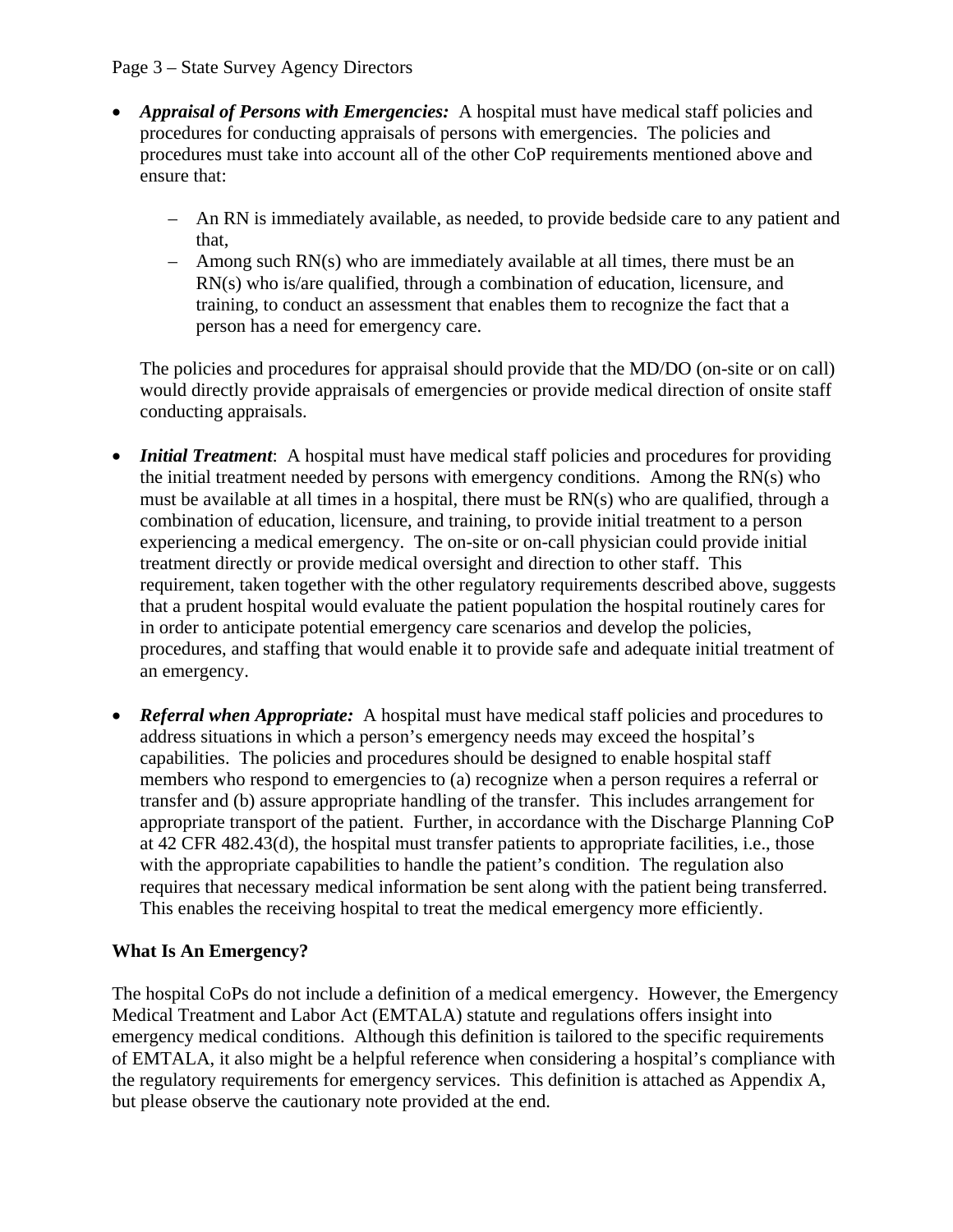## **Hospitals With Emergency Departments - Other Specific Requirements**

Hospitals are not required to have an emergency department. The regulations refer to this as "offering emergency services" and the term "offer emergency services" is treated in the regulations as synonymous with having an emergency department. In accordance with the Governing Body CoP at 42 CFR 482.12(f)(1), a hospital that offers emergency services (i.e., has an Emergency Department) must be in compliance with the Emergency Services CoP at 42 CFR 482.55, including the following requirements:

- *Meeting Emergency Needs of Patients:* "The hospital must meet the emergency needs of patients in accordance with acceptable standards of practice." (42 CFR 482.55)
- *Direction by Qualified Medical Staff:* "The services must be organized under the direction of a qualified member of the medical staff."  $(42 \text{ CFR } 482.55(a)(1))$
- *Integration with Other Departments*: "The services must be integrated with other departments of the hospital."  $(42 \text{ CFR } 482.55(a)(2))$
- *Supervision*: "The emergency services must be supervised by a qualified member of the medical staff." (42 CFR 482.55(b)(1))
- *Adequate Personnel Qualified in Emergency Care*: "There must be adequate medical and nursing personnel qualified in emergency care to meet the written emergency procedures and needs anticipated by the facility." (42 CFR 482.55(b)(2))

### **Patient Transportation and Emergency Medical Services (EMS**)

A hospital may arrange transportation of the referred patient by several methods, including using the hospital's own ambulance service, the receiving hospital's ambulance service, a contracted ambulance service, or, in extraordinary circumstances, alerting EMS via calling 9-1-1. There is no specific Medicare prohibition on a hospital with or without an emergency department calling 9-1-1 in order to obtain transport of a patient to another hospital. Use of 9-1-1 to obtain transport does not, however, relieve the hospital of its obligation to arrange for the patient's transfer to an appropriate facility and to provide the necessary medical information along with the patient.

**A hospital policy or practice that relies on calling 9-1-1 in order for EMS to substitute its emergency response capabilities for those the hospital is required to maintain, as described above, is not consistent with the Medicare CoPs. For example, a hospital may not rely upon 9-1-1 to provide appraisal and initial treatment of medical emergencies that occur at the hospital. Such policy or practice should be considered as condition-level noncompliance with the applicable COP, 42 CFR 482.55 or 42 CFR 482.12(f).**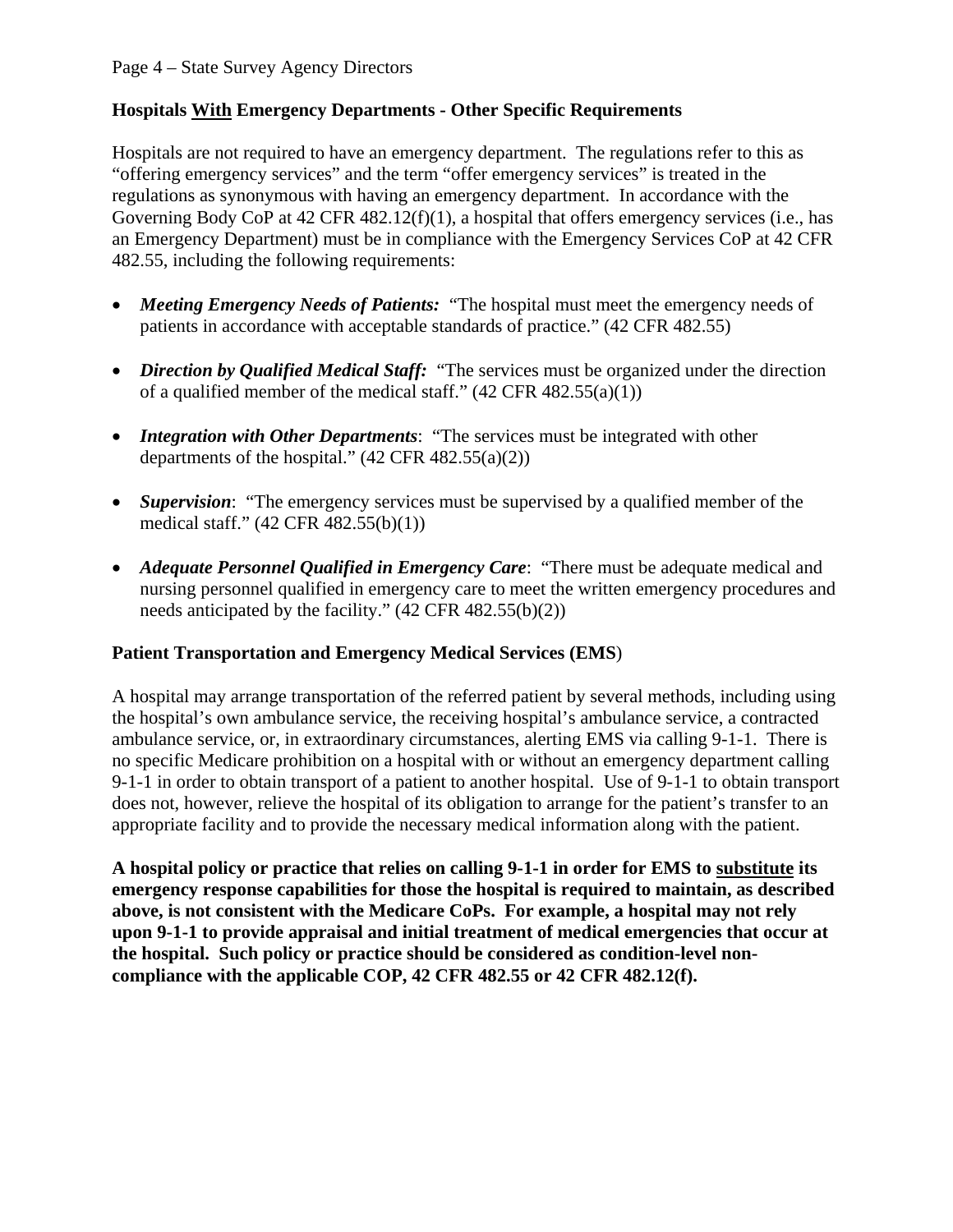# **Surveys**

Surveyors are to evaluate each hospital's capability to address emergencies as required by the applicable regulations. In addition to complying with the requirements in the CoPs referenced on pages 1-2 of this memorandum, hospitals with emergency departments must comply with 42 CFR 482.55 and the EMTALA requirements at 42 CFR 489.24. Hospitals without emergency departments must comply with 42 CFR 482.12(f)(2). Surveyors should consider the discussion above when determining hospital compliance with these requirements. Hospitals that do not demonstrate full compliance with these requirements may be placing their patients' safety at significant risk.

Condition-level noncompliance with 42 CFR 482.55 also indicates condition-level noncompliance with 42 CFR 482.12(f)(1). Hospitals that are not in compliance with emergency services requirements in 42 CFR 482.12 or 42 CFR 482.55 should also be carefully surveyed for compliance with the closely-related CoPs that are referenced in this memo, and areas of noncompliance with these CoPs should also be cited, as appropriate.

If you have additional questions or concerns, please contact David Eddinger at 410-786-3429 or via email at [david.eddinger@cms.hhs.gov.](mailto:david.eddinger@cms.hhs.gov)

**Effective Date:** Immediately. Please ensure that all appropriate staff are fully informed within 30 days of the date of this memorandum.

**Training:** The information contained in this letter should be shared with all survey and certification staff, their managers, and the State/RO training coordinators.

 $\sqrt{s}$ / Thomas E. Hamilton

cc: Survey and Certification Regional Office Management